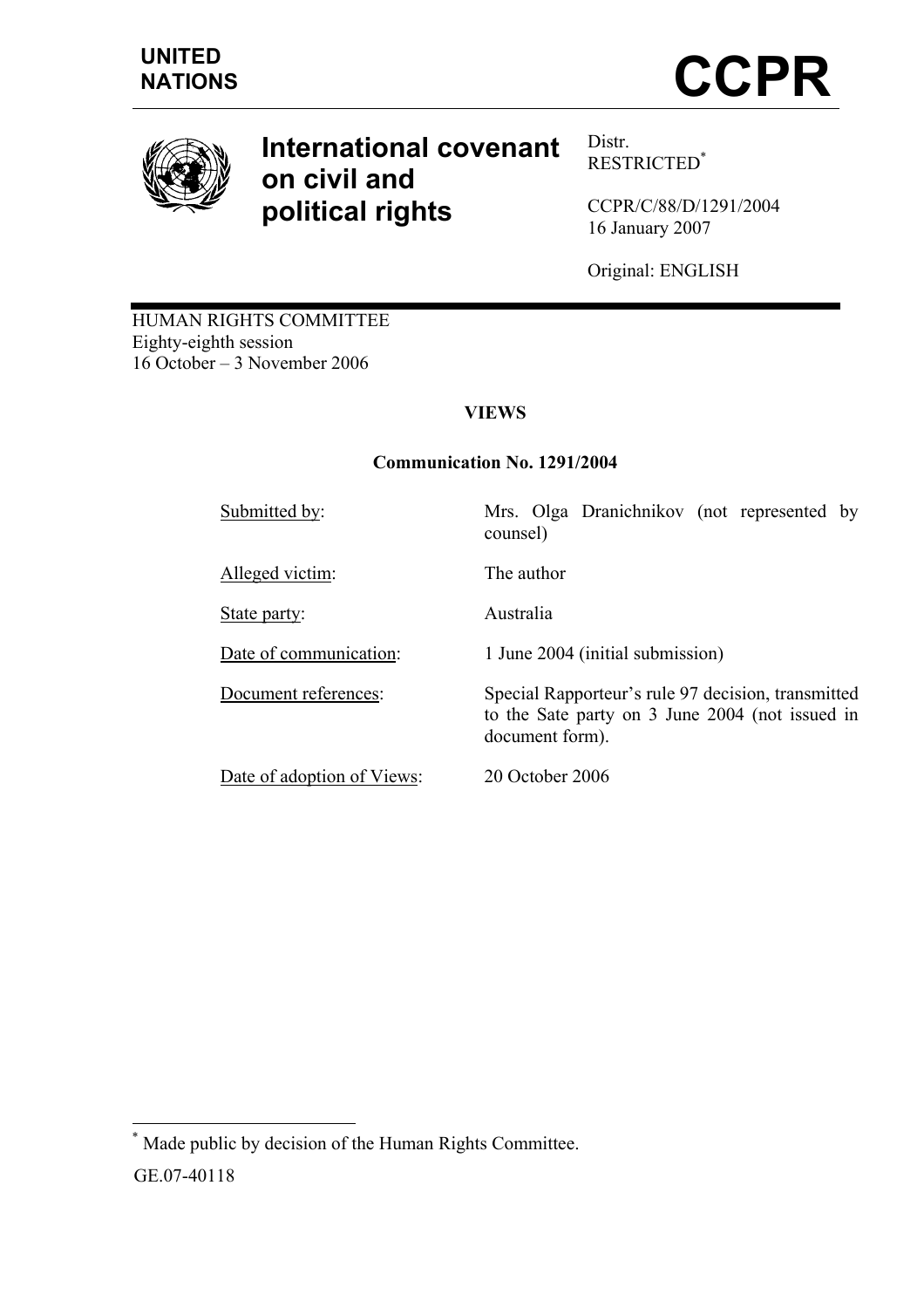*Subject matter:* Independence of Refugee Review Tribunal; discrimination on the basis of sex and marital status

 *Procedural issues:* Actio popularis; moot claims; exhaustion of domestic remedies

 *Articles of the Covenant:* 6, 7, 9, 14(1), 23, 26

 *Articles of the Optional Protocol:* 1, 2, 5(2)(b)

 On 20 October 2006, the Human Rights Committee adopted the annexed text as the Committee's Views, under article 5, paragraph 4, of the Optional Protocol in respect of communication No. 1291/2004.

[ANNEX]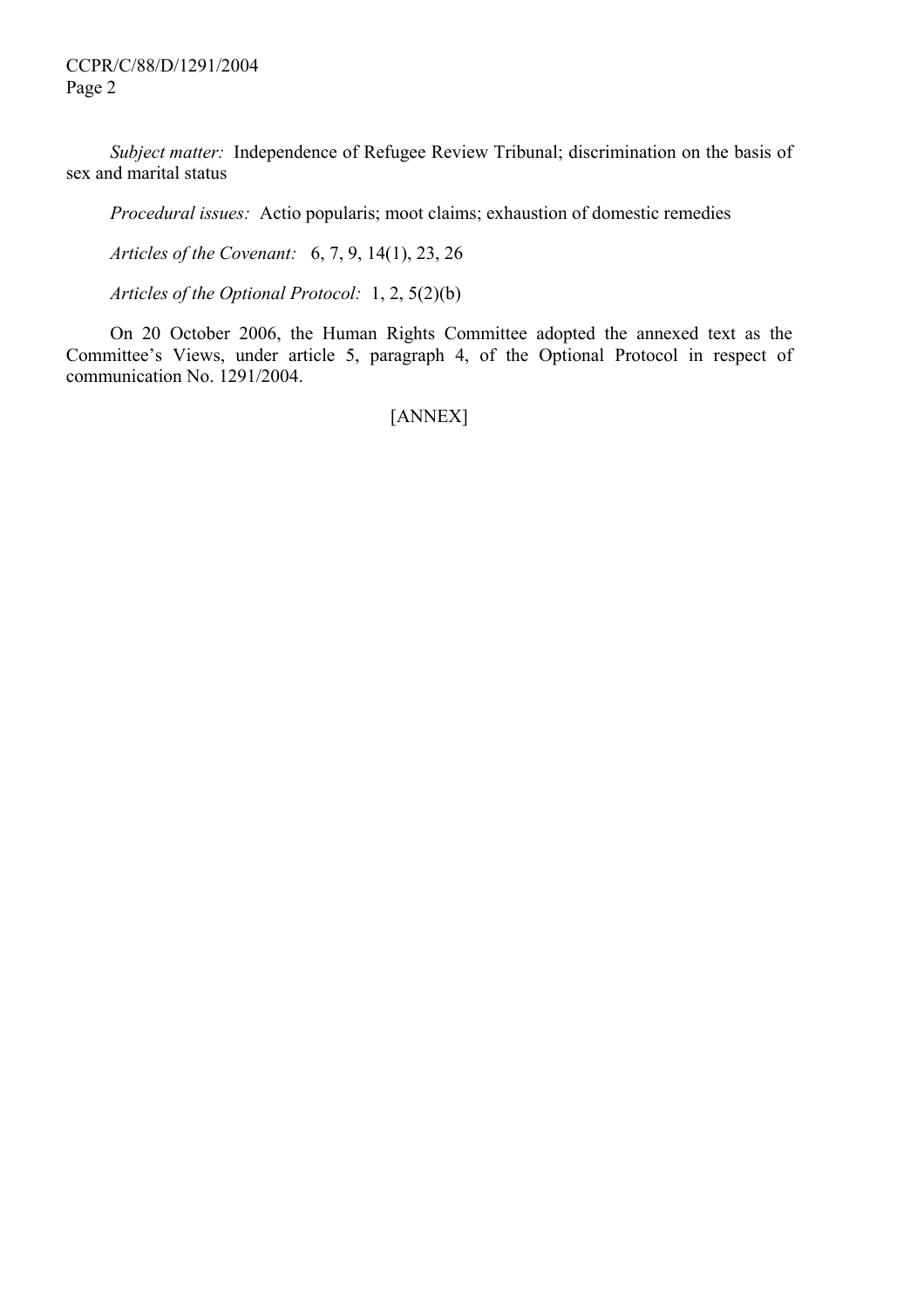## **ANNEX**

Views of the Human Rights Committee under article 5, paragraph 4, of the Optional Protocol to the International Covenant on Civil and Political rights

Eighty-eighth session

concerning

## **Communication No. 1291/2004\***

| Submitted by:          | Mrs. Olga Dranichnikov (not represented by<br>counsel) |
|------------------------|--------------------------------------------------------|
| Alleged victim:        | The author                                             |
| State party:           | Australia                                              |
| Date of communication: | 1 June 2004 (initial submission)                       |

 The Human Rights Committee, established under article 28 of the International Covenant on Civil and Political Rights,

Meeting on 20 October 2006,

 Having concluded its consideration of communication No. 1291/2004, submitted to the Human Rights Committee by Mrs. Olga Dranichnikov under the Optional Protocol to the International Covenant on Civil and Political Rights,

 Having taken into account all written information made available to it by the author of the communication, and the State party,

Adopts the following:

 $\overline{a}$ 

<sup>\*</sup> The following members of the Committee participated in the examination of the present communication: Mr. Nisuke Ando, Mr. Prafullachandra Natwarlal Bhagwati, Mr. Alfredo Castillero Hoyos, Ms. Christine Chanet, Mr. Edwin Johnson, Mr. Walter Kälin, Mr. Ahmed Tawfik Khalil, Mr. Rajsoomer Lallah, Mr. Michael O'Flaherty, Ms. Elisabeth Palm, Mr. Rafael Rivas Posada, Sir Nigel Rodley, Mr. Hipólito Solari-Yrigoyen, Ms. Ruth Wedgwood and Mr. Roman Wieruszewski.

Pursuant to rule 90 of the Committee's rules of procedure, Committee member Mr. Ivan Shearer did not participate in adoption of the Committee's decision.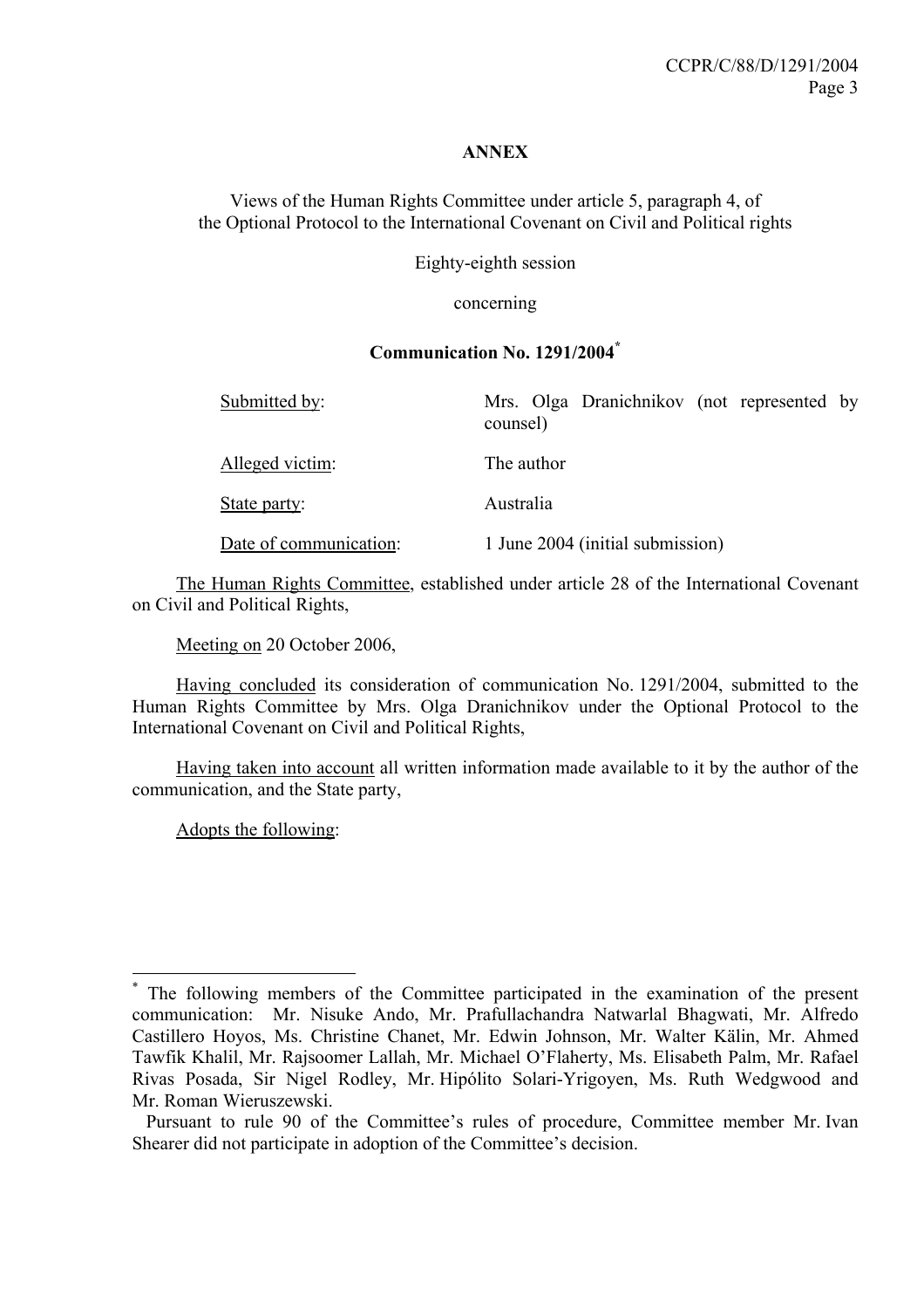# **Views under article 5, paragraph 4, of the Optional Protocol**

1. The author of the communication, dated 1 June 2004, is Olga Dranichnikov, a Russian national born on 8 January 1963. She claims to be a victim of a violation by Australia of articles 2, 6, 7, 9, 14, 23 and 26 of the International Covenant on Civil and Political Rights. She is not represented by counsel. The Optional Protocol entered into force for Australia on 25 December 1991.

#### **Factual background**

2.1 The author, with her husband and their daughter, arrived in Australia in January 1997 on a tourist visa. On 2 April 1997, her husband lodged an application for a protection visa on behalf of the family with the department of immigration and multicultural affairs (DIMA). The application was based on threats received by the author and her husband in Vladivostok, Russia, as a consequence of their active involvement in the defence of human rights in Russia.

2.2 On 20 May 1997, DIMA rejected the application, after a request for further information from the author's husband was returned because it had been sent to the author's old address. No interview with the author was conducted.

2.3 On 19 June 1997, the author's husband applied to the Refugee Review Tribunal for review of DIMA's decision. On 11 August 1998, the Tribunal rejected the application.

2.4 On 9 September 1998, the author's husband lodged a second application for review. On 19 September 1998, the author requested the Tribunal to consider her application separately from her husband's. On 21 January 1999, they were informed that the second application for review was invalid. On 15 February 1999, the author's husband appealed to the Federal Court against the rejection of his application by the Refugee Review Tribunal. His appeal was dismissed on 7 February 2000. His further appeal to the Full Federal Court was dismissed on 14 December 2000. On 24 December 2000, he appealed to the High Court which allowed his appeal and remitted the application to the Refugee Review Tribunal on 8 May 2003.

2.5 On 29 January 1999, the author and her husband went to the DIMA office where they were informed that their stay in Australia had been unlawful since the Tribunal's rejection of their application and made to sign a letter of petition to the Minister in order to be given a bridging visa. The bridging visa did not allow either of the spouses to work.

2.6 On 11 August 2000, the author wished to lodge an application for a protection visa in her own right, but DIMA refused to register the application as it considered it invalid since her previous refugee claim had been finally determined. On 5 September 2000, the author applied to the Federal Court of Australia for review of DIMA's decision. On 29 January 2001 the Federal Court rejected the appeal. Upon request for leave to appeal, the Full Federal Court, on 22 June 2001, found in the author's favour that she should be allowed to make her own application for a protection visa. On 13 August 2001, the Minister applied for leave to appeal the judgement to the High Court but discontinued the application on 30 November 2001, following amendments to the Migration Act in order to prevent repeat applications in cases such as that of the author.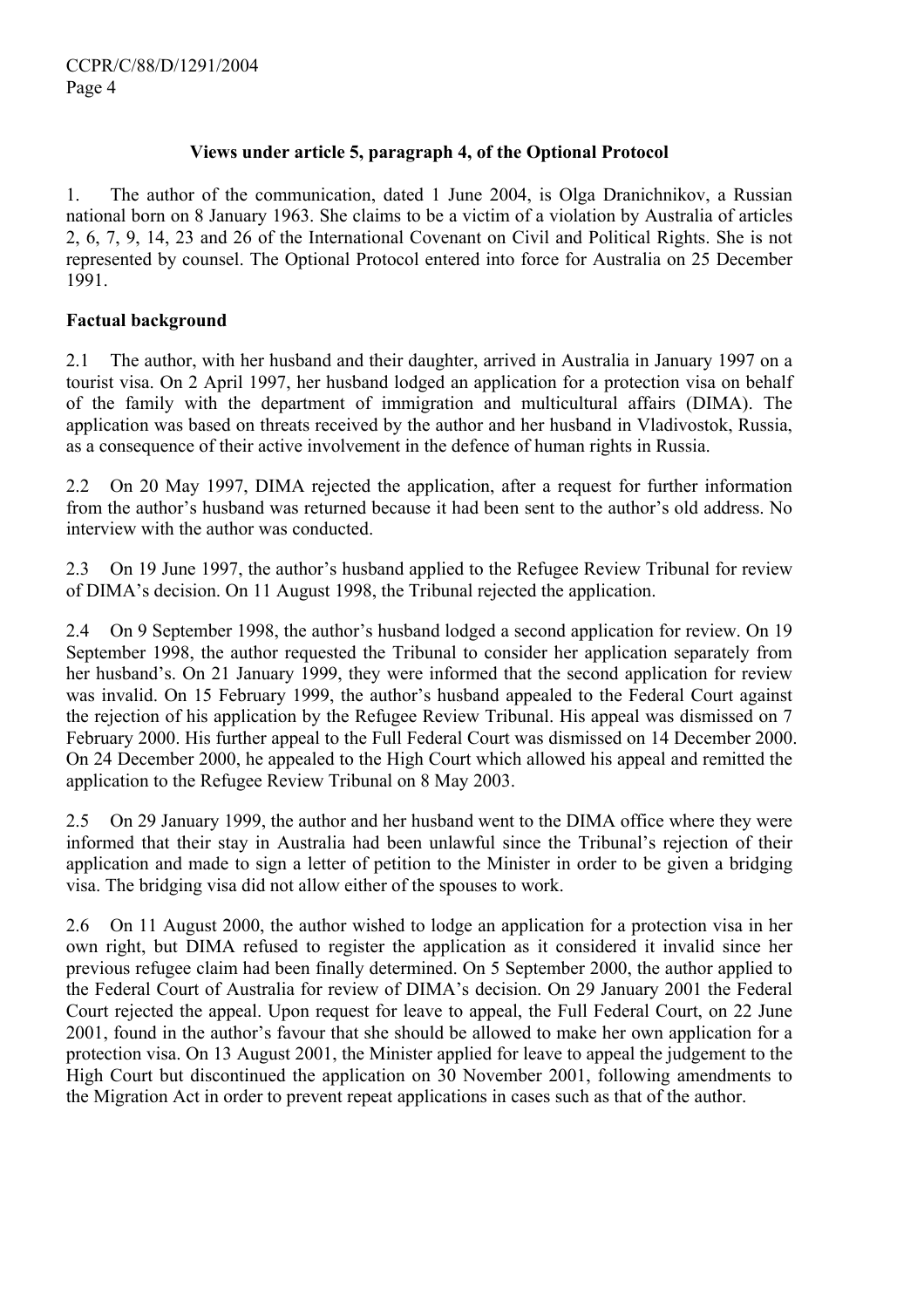2.7 Parallel to the above procedure, the author, on 27 September 2000, had filed a complaint with the Human Rights and Equal Opportunity Commission. In March 2001 the President of the HREOC rejected the author's complaint and the author appealed to the Federal Magistrates Court. On 18 February 2002, her appeal was dismissed and on 8 March 2002 the author filed a further appeal with the Federal Court. The Federal Court dismissed the appeal on 5 December 2002. The author then applied for special leave to appeal which was refused by the High Court on 25 June 2003.

2.8 On 14 November 2002, DIMA informed the author that no further action would be taken on her protection visa application, since she had not paid the fee of 30 dollars. It transpires from the letter that, following the Federal Court's decision in the author's case, the author had been informed four times since February 2002 that her application would be deemed valid as of 22 June 2001 if she would forward the 30 dollar fee. Any new application that the author would wish to make would be treated in accordance with the revised Migration Act.

2.9 On 6 December 2002 the author filed an application in the High Court seeking an order Nisi which was refused by the Court on 25 June 2003.

# **The complaint**

3.1 The author claims that she is a victim of violations by Australia of articles 2, 23 and 26 of the Covenant, (a) for not allowing her to file a refugee claim in her own right; (b) for failure to conduct an interview with her as a woman included in her husband's family unit; (c) for implementing allegedly discriminatory amendments to the Migration Act. The author claims that she has been discriminated on the basis of sex and marital status.

3.2 The author further claims that she has been denied a fair hearing in violation of article 14 (1) of the Covenant. She claims that the Refugee Review Tribunal is not independent, since it is Government-funded and its members are appointed by the Governor-General on recommendation of the Minister of Immigration. She claims that the Minister of Immigration heavily influences the Tribunal's decisions and she refers in this context to newspaper articles which reported that after a controversial decision made by the Tribunal, the Minister had indicated that he was unlikely to renew fixed term appointments of Tribunal members who took decisions outside international refugee law. In the case of her husband's application for a protection visa, the author claims that the Tribunal is breaching the rules of natural justice by delaying determination of his refugee claim, following the High Court's decision of 8 May 2003 to remit the matter for consideration to the Tribunal.

3.3 Finally, the author claims that she would be a victim of violation by Australia of articles 6, 7 and 9 of the Covenant if she were to be deported to Russia.

3.4 The author claims damages of \$ 420,000 for the suffering occurred, plus the full costs of reunification with the author's mother and parents-in-law.

# **The State party's observations on admissibility and merits**

4.1 By submission of 16 August 2005, the State party comments both on the admissibility and the merits of the communication. It submits that the author, her husband and their daughter have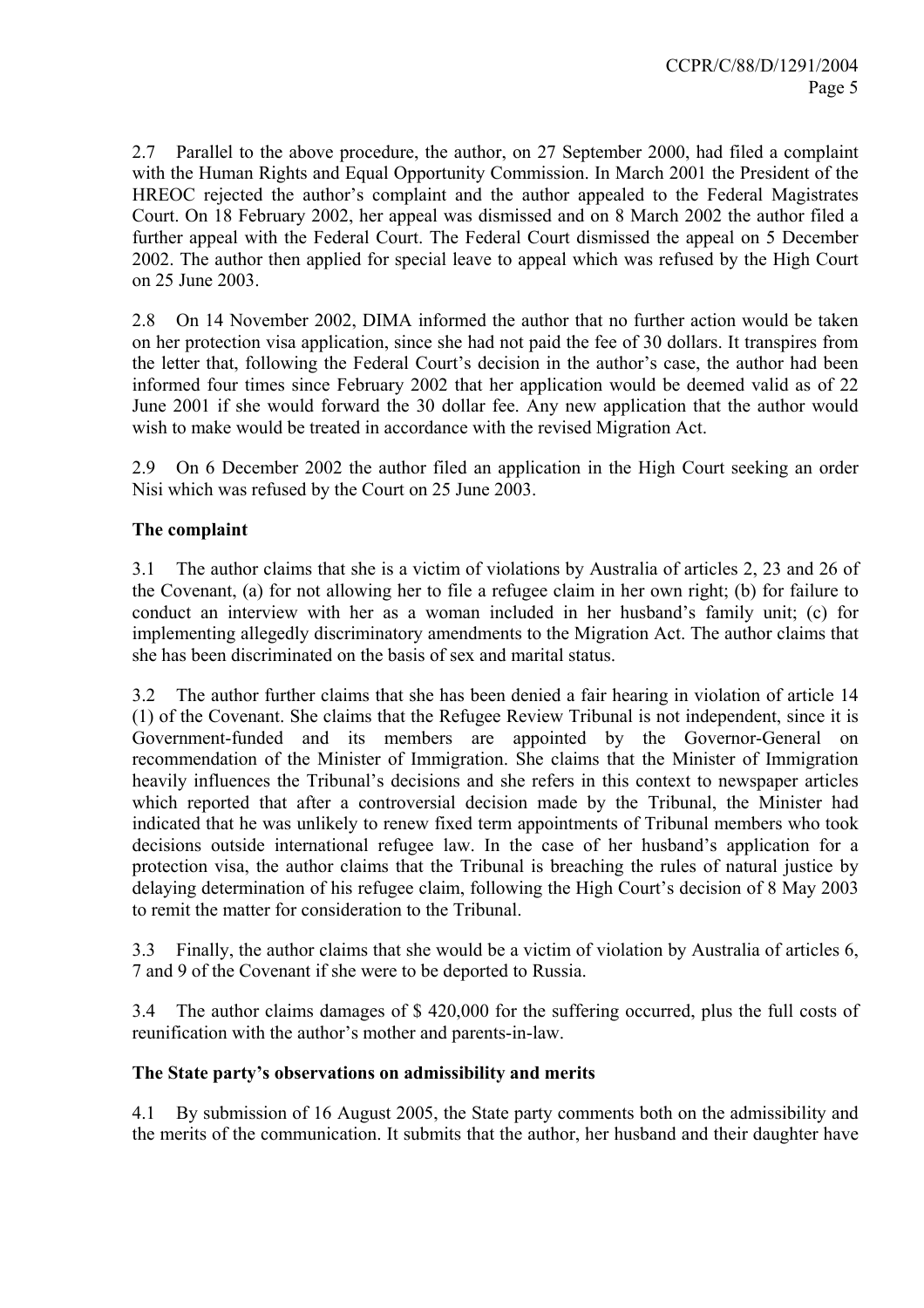$\overline{a}$ 

been granted a permanent protection visa on 10 February 2005 following reconsideration by the Refugee Review Tribunal of the husband's application on behalf of the family on 19 August 2004.

4.2 As to the facts, the State party explains that when the author's husband filed the application for a protection visa on behalf of the family in April 1997, the author did not fill out the relevant section of the application to be assessed as an applicant in her own right and was accordingly assessed as a member of the family unit.

4.3 The State party challenges the admissibility of the author's allegations under articles 6, 7 and 9 of the Covenant on the basis that the author has failed to substantiate her claims, that she had not exhausted available domestic remedies at the time of submitting her communication to the Committee and that subsequently her concerns have been remedied by having been granted a protection visa.

4.4 The State party further challenges the admissibility of the author's claim under article 23 of the Covenant as incompatible with the provisions of the Covenant.

4.5 As to the merits of the author's claim under articles 2 and 26 of the Covenant, the State party denies that any violation took place and submits that the author's original application was correctly processed according to the form which she submitted. In the form, the author filled out the part for members of the family not having their own, separate, claim instead of the part for members of the family with claims in their own right. As a consequence the author was assessed as part of the family unit on the basis of her husband's claim. In the light of these facts, the State party argues that there is no basis for suggesting any discriminatory conduct in relation to the original application.

4.6 The State party further denies that it was under any obligation to conduct a separate interview with the author in the context of her husband's asylum claim and that, even if it was, the failure would not constitute discrimination. In this context, the State party explains that DIMA's Gender Guidelines 1996 assist decision-makers in how best approach claims of genderbased prosecution and advice on the desirability of a separate interview with a woman who is included in the application as a member of the family in case gender-related claims are raised or suspected or if she requests a separate interview. The State party submits that the family's claim did not raise the issues of gender-based persecution and that the author did not request a separate interview. Accordingly, there was no obligation to conduct an interview with the author and the failure to do so does not constitute discrimination.

4.7 As to the author's application of 11 August 2000, DIMA rejected the validity of the application due to its understanding of section 48A(1) of the Migration Act, which precluded non-citizens from making more than one application for a protection visa.<sup>1</sup> On 22 June 2001, the Full Federal Court reversed DIMA's interpretation of the Migration Act and held that section 48A(1) did not prevent a member of the family who had not submitted claims in their own right from making a further application for a protection visa. As a result of the judgement, it was open

<sup>&</sup>lt;sup>1</sup> The relevant text of the section reads: "... a non-citizen who, while in the migration zone, has made … an application for a protection visa … may not make a further application for a protection visa while in the migration zone."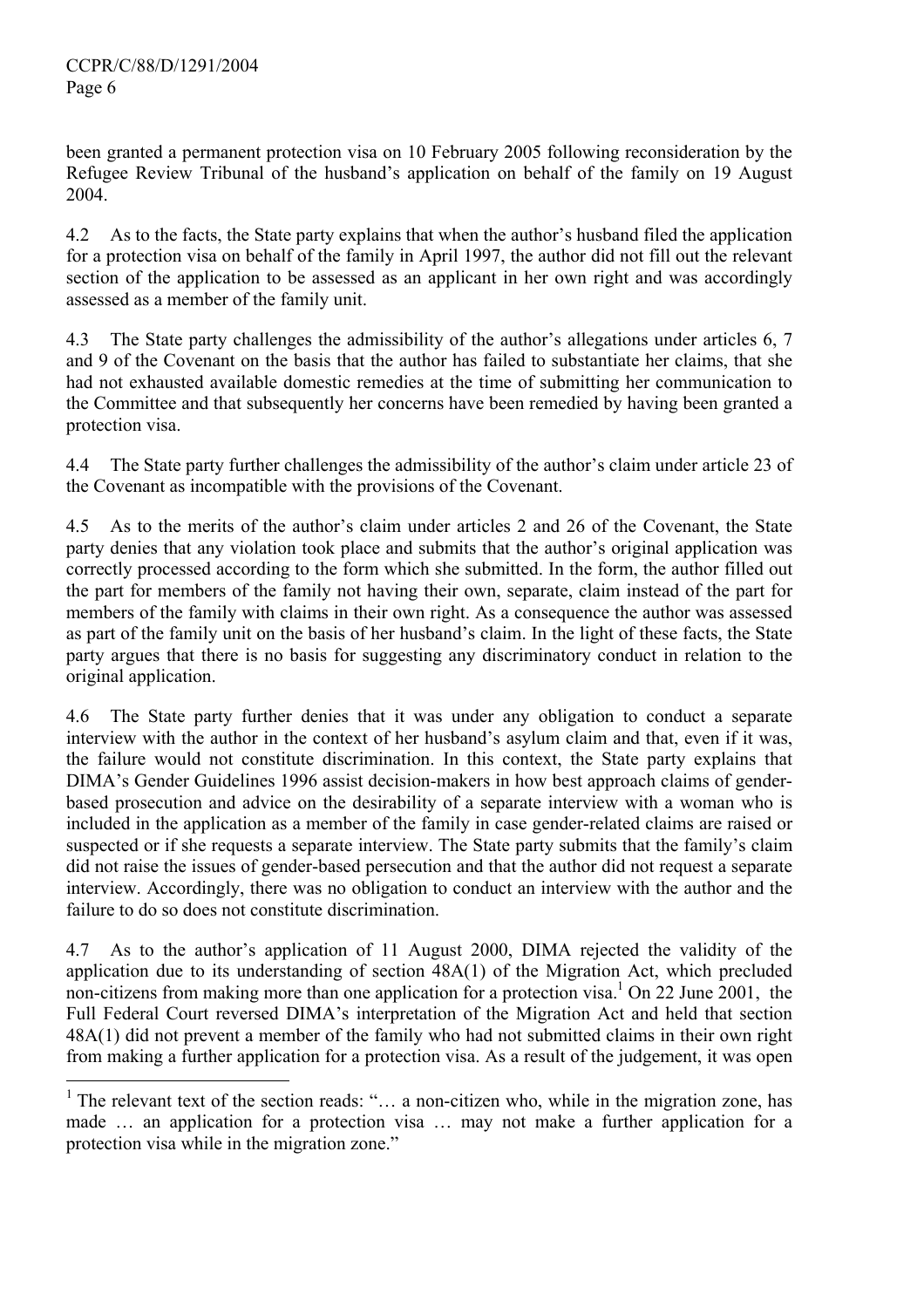to the author to submit an application for a protection visa in her own right. She was indeed invited to do so and informed that if she paid the \$ 30 fee her earlier application would be deemed valid as of the date of the Federal Court's judgement, 22 June 2001. However, the author never paid the nominal application fee and thus no valid application was made.

4.8 Finally, the State party contests that the September 2001 amendments to the Migration Act discriminate against persons on the basis of gender or marital status. The State party explains that the amendment precludes the submission of a further application where the applicant has unsuccessfully claimed protection status on the grounds that he or she is the spouse or the dependant of a person who is owed protection obligations under the Refugees Convention. According to the State party, the purpose of the amendment was to prevent misuse of the protection visa process by family groups wishing to prolong their stay in Australia, each family member taking turns to advance claims for protection while the others apply as family members. The State party emphasizes however that the amendment does not prevent a spouse or dependant from advancing their own protection claim, independently from the main applicant, in the first instance. The State party thus concludes that the amendment does not discriminate against persons on the basis of gender or marital status or any other ground.

4.9 As to the merits of the author's allegation under article 14 (1) of the Covenant, the State party submits that the author's claim is unfounded and that appropriate legislative and administrative measures exist to ensure independence and impartiality of the Refugee Review Tribunal and its members. The Tribunal is governed by legislative provisions in the Migration Act, its members are appointed by the Governor-General and the members' tenure is limited to 5 years. A member who has a conflict of interest in relation to a case must not take part in proceedings. Tribunal members are statutory officers and independent from the Minister for Immigration.

4.10 As to the delay in the hearing of the husband's case, the State party acknowledges that the delay was longer than the aims of the Tribunal in the Client Service Charter and that for this reason the Tribunal, on 25 March 2004, wrote a letter of apology. The State party denies any deliberate intention on the part of the Tribunal to delay proceedings. The State party moreover argues that the delay cannot be considered undue delay within the meaning of international law. The State party explains that the first determination of the Tribunal in the family's application was made within 14 months and the second determination, after remittance by the High Court, 15 months. The State party submits that the length of time was caused by the complexity of the case, in which the Tribunal was required to issue a 199 page decision record in support of its reasons.

#### **Author's comments**

5.1 In her comments, dated 26 October 2005, on the State party's submission, the author claims that the application for leave to appeal filed by the Minister for Immigration against the Federal Court judgement in her case, deprived her of the possibility to file her own protection visa application before the amendment to the Migration Act.

5.2 As to her claim under articles 2 and 26 of the Covenant, the author states that she is seeking effective remedies to give effect to the rights recognized in the Covenant, as follows: To repeal the amendment to section 48A of the Migration Act as discriminatory, to remove the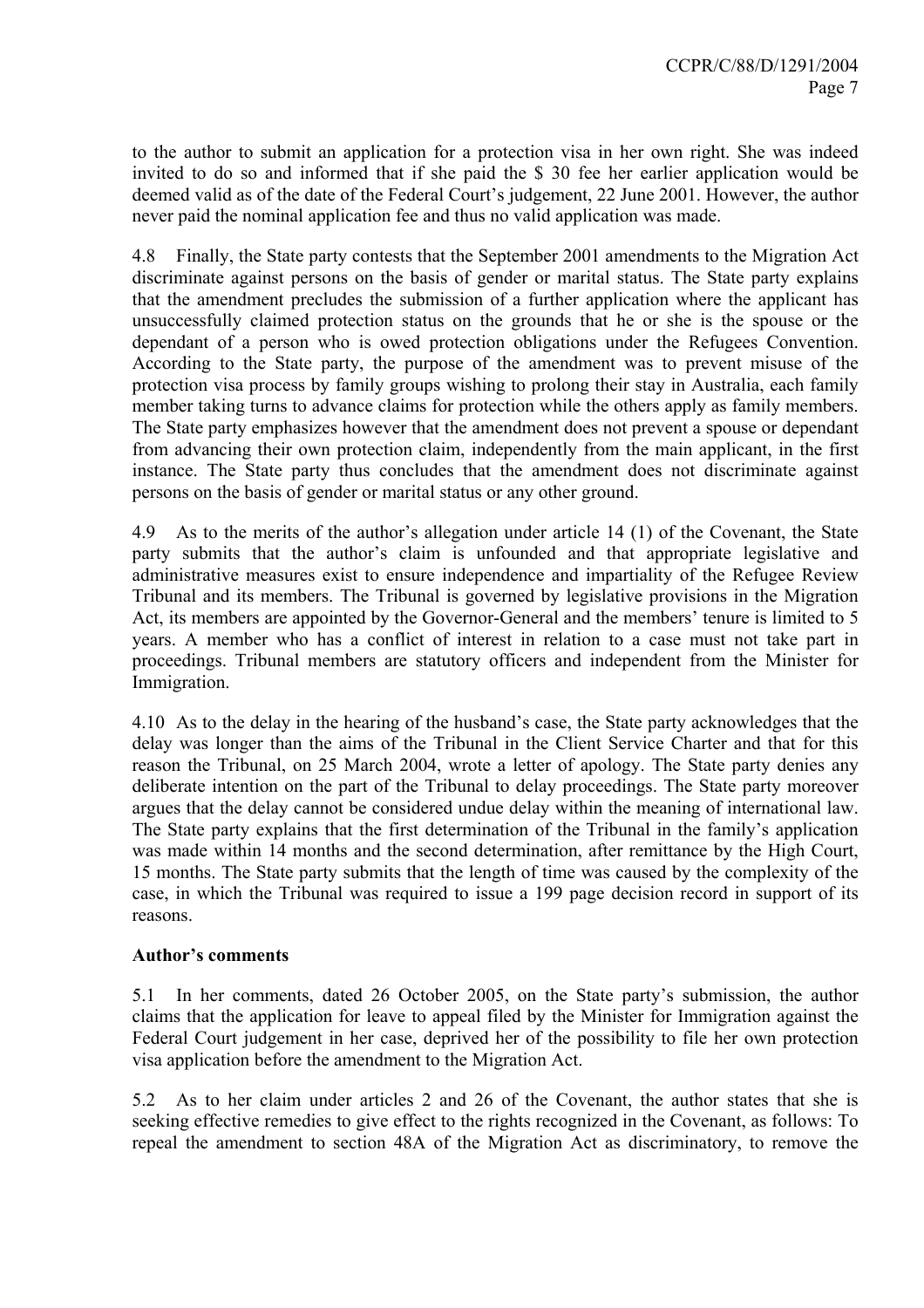determination process for refugee status from the Minister for Immigration, to ensure that the Refugee Review Tribunal is a competent, independent and impartial body, established by law, and to compensate her losses and damages.

5.3 The author reiterates that she is a victim of discrimination on the basis of gender and marital status because she was deprived of the right to seek asylum in her own right since 1997, when she was included in her husband's application. In this context, she claims that she had no access to legal representation and guidance in the completion of her refugee claim, that she was not provided with a qualified interpreter, that she was not given enough time to provide additional information and that she was not given a separate interview. The author submits that the structure of the visa protection application form as well as DIMA's interviewing policy implicitly uphold the assumption that asylum seekers are politically active males and that women should be regarded as dependants, with the effect of perpetuating discrimination and gender imbalances. She claims that despite appearing to be gender neutral, the amendments to section 48 of the Migration Act in fact discriminate against women asylum seekers. In the author's case, if her husband's application had not been successful, she would have been deported to Russia without having been given a chance to file her own refugee claim.

5.4 As to the State party's argument that she was invited to validate her protection visa claim following the Federal Court's judgement of 22 June 2001, it appears from the documents submitted with the author's submission that she declined to pay the fee because she preferred to await the final determination of her husband's case. She however claimed the right to do seek asylum in her own right in case her husband's application would fail.

5.5 With regard to her claim under article 14 of the Covenant, the author claims that the State party's assertions of independence of the Refugee Review Tribunal lack foundation because she was informed that the Tribunal falls under the responsibility of the Minister for Immigration. She further claims that the principal member of the Tribunal intentionally delayed the reconsideration of her husband's refugee claim. She further claims that the case officer to hear her husband's matter expressed sarcasm and arrogance towards the family and refused to disqualify himself. Consequently, the author and her husband sought an order from the High Court for contempt of court against both the principal member and the case officer of the Tribunal. The author reiterates her claim that in practice the appointments of the members and officers in the Tribunal, their remuneration and the duration of their terms are greatly dependant on the Minister for Immigration.

5.6 With regard to her claims under articles 6, 7 and 9 of the Covenant, the author reiterates that if her husband's application had not been successful, she would have been deported to Russia. She further states that she was subjected to inhuman and degrading treatment, since between January 1999 and February 2000 she was deprived of the right to work as a dependant of her husband when his permission to work was withdrawn. Because of the ensuing poverty and stress, she was admitted to hospital in 2000. She further states that the State party's discriminatory policy encourages the split of families, since only then can family members submit a refugee claim in their own right.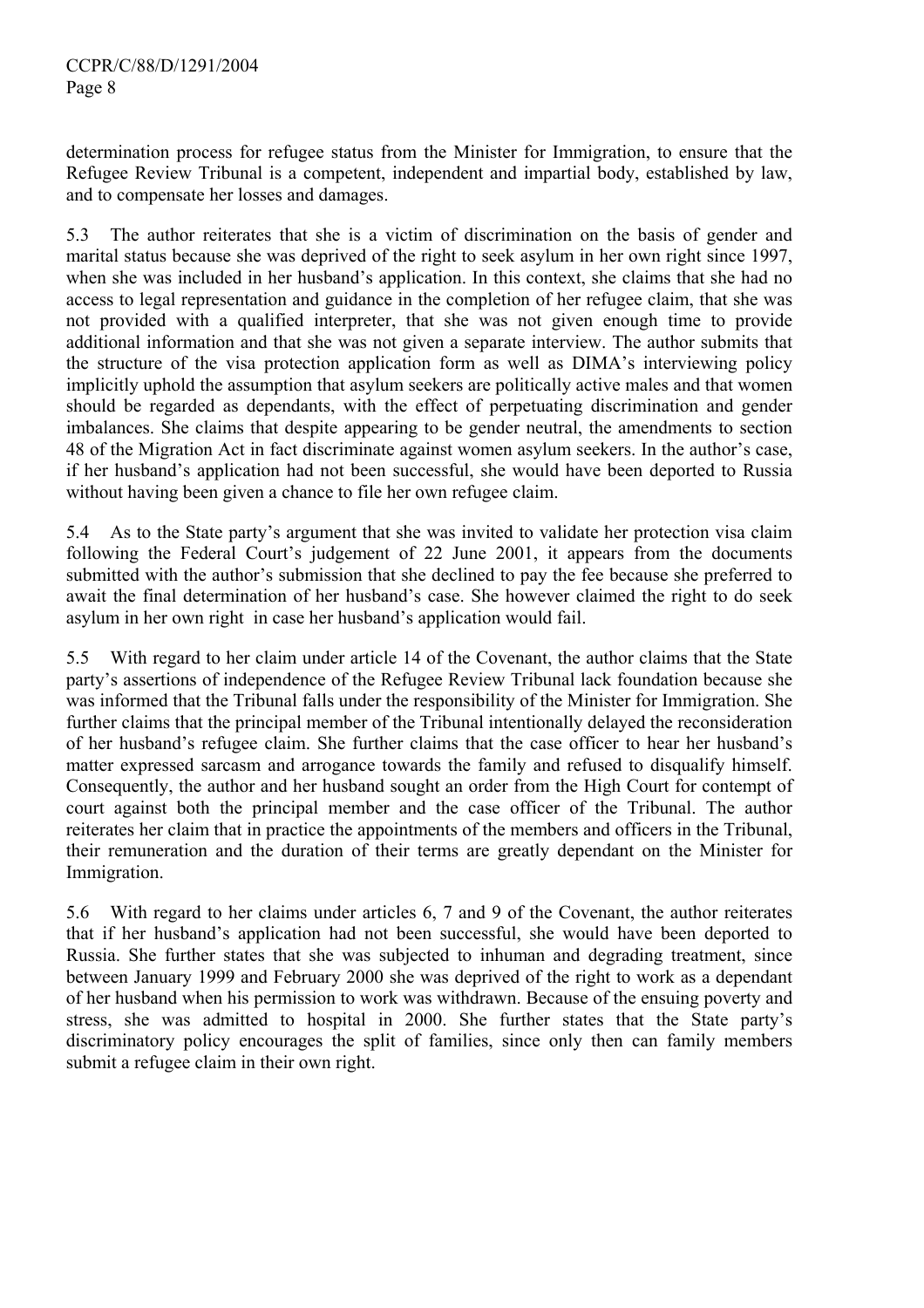## **Issues and proceedings before the Committee**

#### **Consideration of admissibility**

6.1 Before considering any claims contained in a communication, the Human Rights Committee must, in accordance with rule 93 of its rules of procedure, decide whether or not the communication is admissible under the Optional Protocol to the Covenant.

6.2 The Committee has ascertained that the same matter is not being examined under another procedure of international investigation or settlement for the purposes of article 5, paragraph 2 (a), of the Optional Protocol.

6.3 In respect of the author's claims under articles 6, 7 and 9 of the Covenant if she were to be returned to the Russian Federation, the Committee notes that these claims have become moot since the author has been granted a protection visa in Australia. This part of the communication is thus inadmissible under article 1 of the Optional Protocol.

6.4 With regard to the author's claim that the State party's policy encourages the breaking up of families, in violation of article 23 of the Covenant, the Committee notes that the facts presented by the author do not show how she is a victim in this respect. The Committee considers therefore that this part of the communication amounts to an *actio popularis* and that it is inadmissible under article 1 of the Optional Protocol.

6.5 The Committee notes that the author claims that she is a victim of discrimination in violation of article 26 of the Covenant because she was not allowed to make a claim for a protection visa in her own right. The Committee considers that this claim is inadmissible for non-exhaustion of domestic remedies under article 5-2(b) of the Optional Protocol since, after a High Court judgement in her favour and after having been invited by the Immigration Department, the author failed to avail herself of the remedy that was offered to her.

6.6 Concerning the author's claim of a violation of article 26 in relation to the amendments to the Migration Act, annulling the effect of the High Court's judgement in her case, the Committee notes that the amended law was not applied to the author and that she can thus not claim to be a victim of a violation of the Covenant in this respect.<sup>2</sup> The Committee considers that this part of the communication amounts to an *actio popularis* and that it is inadmissible under article 1 of the Optional Protocol.

6.7 In respect of the author's claim under article 14(1) of the Covenant, the Committee notes that the State party has not raised any objections to its admissibility. The Committee considers however that the author's claims of lack of independence of the Refugee Review Tribunal because of its alleged dependence on the Minister for Immigration and because of the perceived arrogance of a Tribunal member are not substantiated for purposes of admissibility and are thus inadmissible under article 2(a) of the Optional Protocol.

<sup>&</sup>lt;sup>2</sup> See Communications No 318/1988, E.P. et al. v. Colombia, para. 8.2, N°35/1978 Shirin Aumeeruddy-Cziffra et al. v. Mauritius e, para. 9.2.